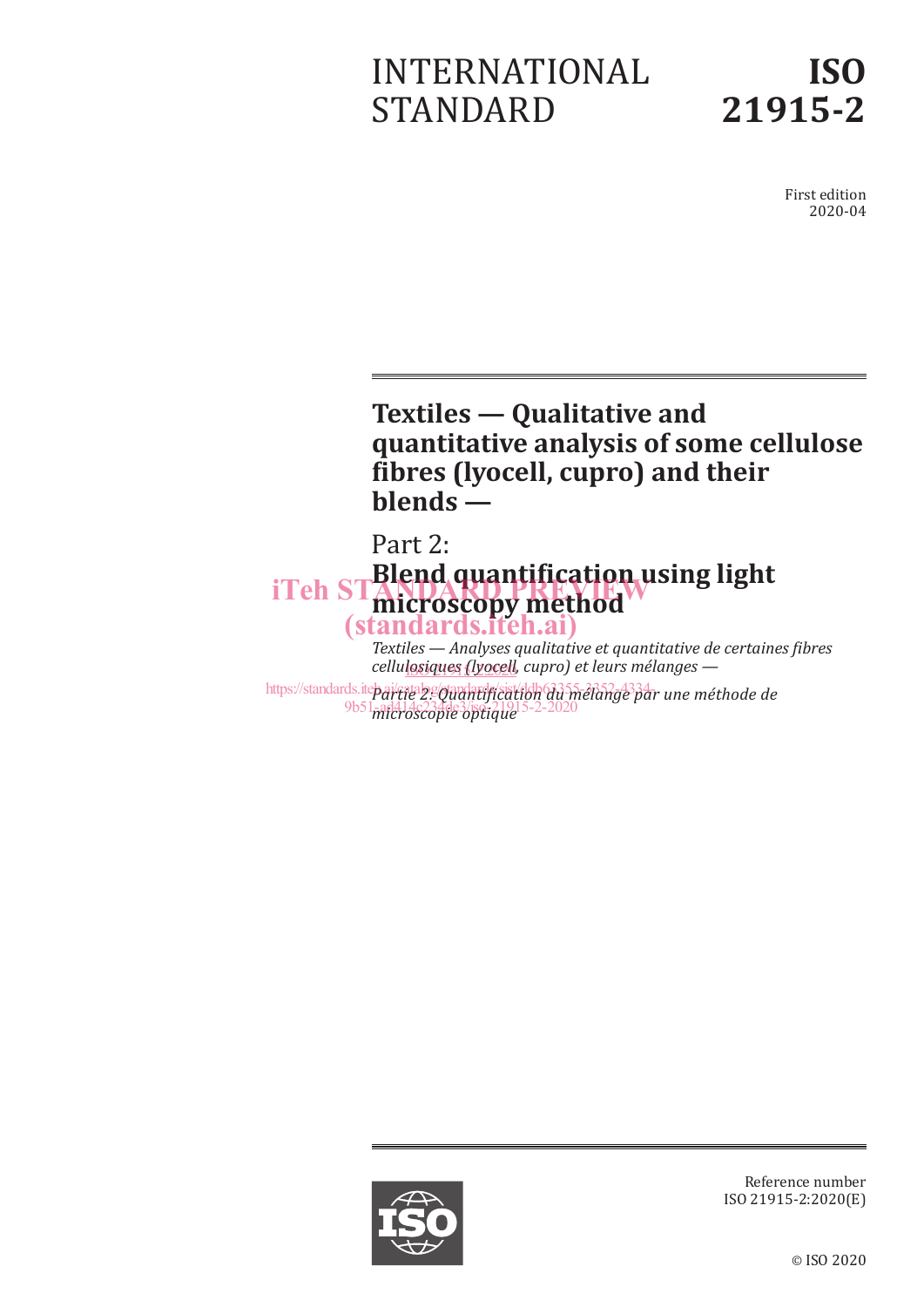# iTeh STANDARD PREVIEW (standards.iteh.ai)

ISO 21915-2:2020 https://standards.iteh.ai/catalog/standards/sist/ddb63355-3352-4334- 9b51-ad414c234de3/iso-21915-2-2020



## **COPYRIGHT PROTECTED DOCUMENT**

#### © ISO 2020

All rights reserved. Unless otherwise specified, or required in the context of its implementation, no part of this publication may be reproduced or utilized otherwise in any form or by any means, electronic or mechanical, including photocopying, or posting on the internet or an intranet, without prior written permission. Permission can be requested from either ISO at the address below or ISO's member body in the country of the requester.

ISO copyright office CP 401 • Ch. de Blandonnet 8 CH-1214 Vernier, Geneva Phone: +41 22 749 01 11 Fax: +41 22 749 09 47 Email: copyright@iso.org Website: www.iso.org

Published in Switzerland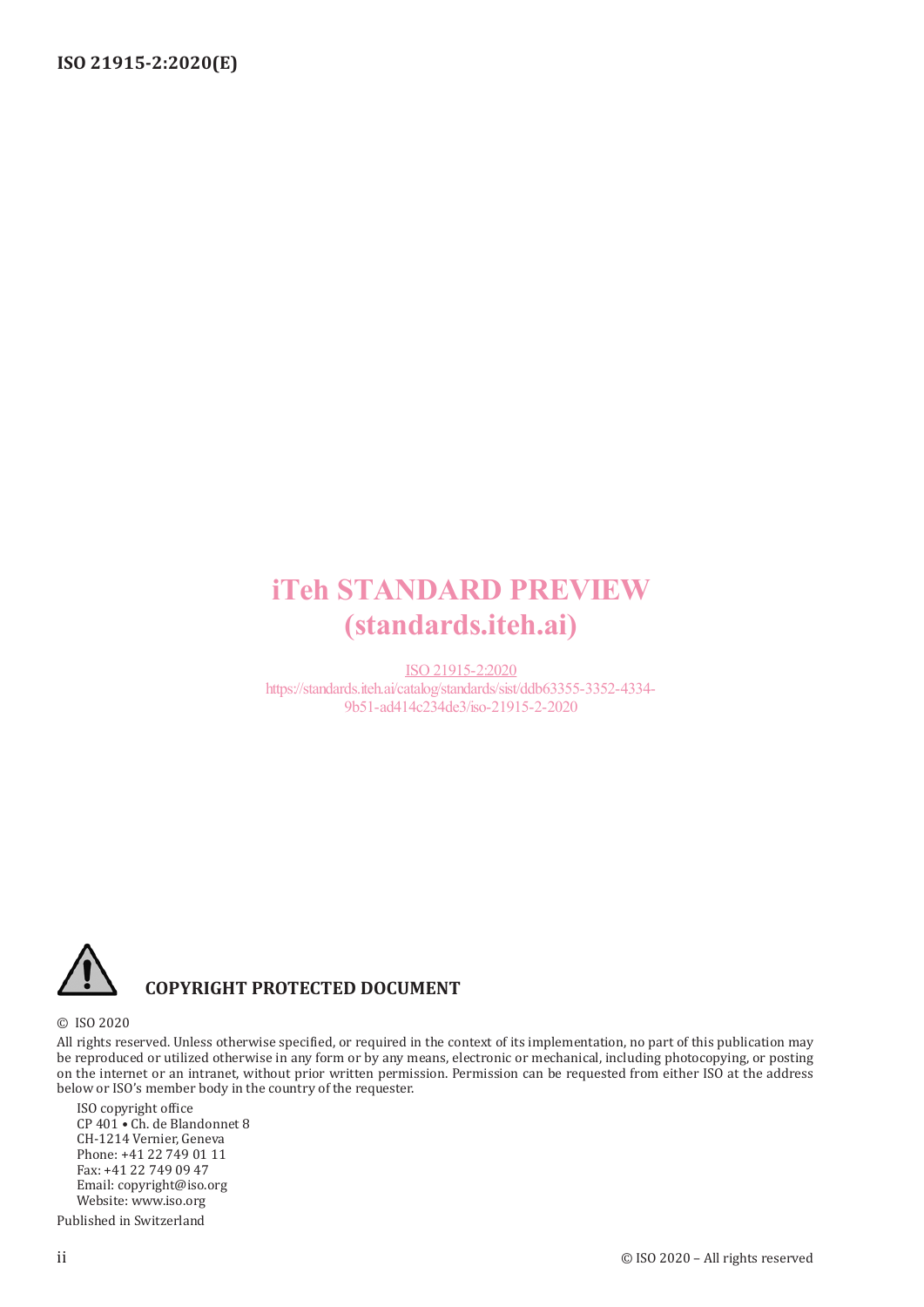Page

## **Contents**

| 1<br>2<br>3<br>4<br>5<br>Apparatus 2<br>6<br>Procedure 3<br>7<br>7.1<br>7.2<br>7.3<br>7.4<br>7.5<br>7.6                                                                                                                                   |
|-------------------------------------------------------------------------------------------------------------------------------------------------------------------------------------------------------------------------------------------|
|                                                                                                                                                                                                                                           |
|                                                                                                                                                                                                                                           |
|                                                                                                                                                                                                                                           |
|                                                                                                                                                                                                                                           |
|                                                                                                                                                                                                                                           |
|                                                                                                                                                                                                                                           |
|                                                                                                                                                                                                                                           |
|                                                                                                                                                                                                                                           |
|                                                                                                                                                                                                                                           |
|                                                                                                                                                                                                                                           |
|                                                                                                                                                                                                                                           |
|                                                                                                                                                                                                                                           |
|                                                                                                                                                                                                                                           |
|                                                                                                                                                                                                                                           |
| 7.6.1                                                                                                                                                                                                                                     |
| 7.6.2                                                                                                                                                                                                                                     |
| Accuracy <b>Accuracy Accuracy Accuracy Accuracy Accuracy Accuracy Accuracy Accuracy Accuracy Accuracy Accuracy Accuracy Accuracy Accuracy Accuracy Accuracy Accuracy Accuracy Accuracy Accuracy Accuracy Accuracy Accuracy Accur</b><br>8 |
| Test report (standards.itch.ai)<br>9                                                                                                                                                                                                      |
| Annex A (informative) Observation of fibres by the re-dyeing method <b>matter of the set of the set of the set of the set of the set of the set of the set of the set of the set of the set of the set of the set of the set of </b>      |
| Annex B (informative) Determination of feldyeing temperature manufacture 9                                                                                                                                                                |
| Annex C (informative) Interlaborate each experience of the standards iteh aircatalog/standards/sist/ddb63355-3352-4334-<br>Annex C (informative) Interlaborate interlation and the state of the state of the contract of the stat         |
|                                                                                                                                                                                                                                           |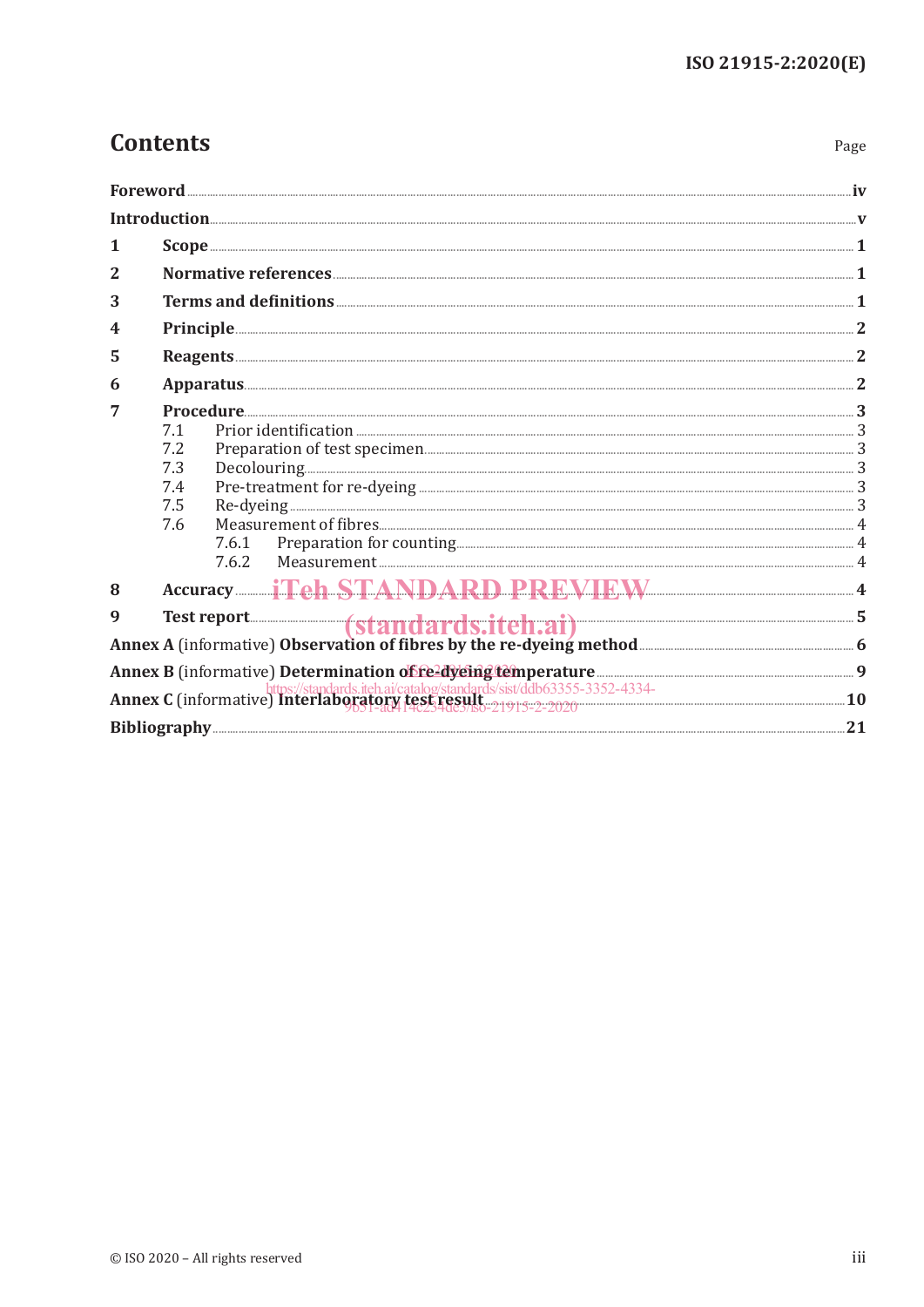## **Foreword**

ISO (the International Organization for Standardization) is a worldwide federation of national standards bodies (ISO member bodies). The work of preparing International Standards is normally carried out through ISO technical committees. Each member body interested in a subject for which a technical committee has been established has the right to be represented on that committee. International organizations, governmental and non-governmental, in liaison with ISO, also take part in the work. ISO collaborates closely with the International Electrotechnical Commission (IEC) on all matters of electrotechnical standardization.

The procedures used to develop this document and those intended for its further maintenance are described in the ISO/IEC Directives, Part 1. In particular, the different approval criteria needed for the different types of ISO documents should be noted. This document was drafted in accordance with the editorial rules of the ISO/IEC Directives, Part 2 (see www.iso.org/directives).

Attention is drawn to the possibility that some of the elements of this document may be the subject of patent rights. ISO shall not be held responsible for identifying any or all such patent rights. Details of any patent rights identified during the development of the document will be in the Introduction and/or on the ISO list of patent declarations received (see www.iso.org/patents).

Any trade name used in this document is information given for the convenience of users and does not constitute an endorsement.

For an explanation of the voluntary nature of standards, the meaning of ISO specific terms and expressions related to conformity assessment, as well as information about ISO's adherence to the<br>World Trade Organization (WTO) principles in the Technical Barriers to Trade (TBT), see www.iso.org/ World Trade Organization (WTO) principles in the Technical Barriers to Trade (TBT), see www.iso.org/ iso/foreword.html. (standards.iteh.ai)

This document was prepared by Technical Committee ISO/TC 38, *Textiles.*

A list of all parts in the ISO 21915 series can be found to the ISO website 3352-4334-ISO 21915-2:2020

9b51-ad414c234de3/iso-21915-2-2020

Any feedback or questions on this document should be directed to the user's national standards body. A complete listing of these bodies can be found at www.iso.org/members.html.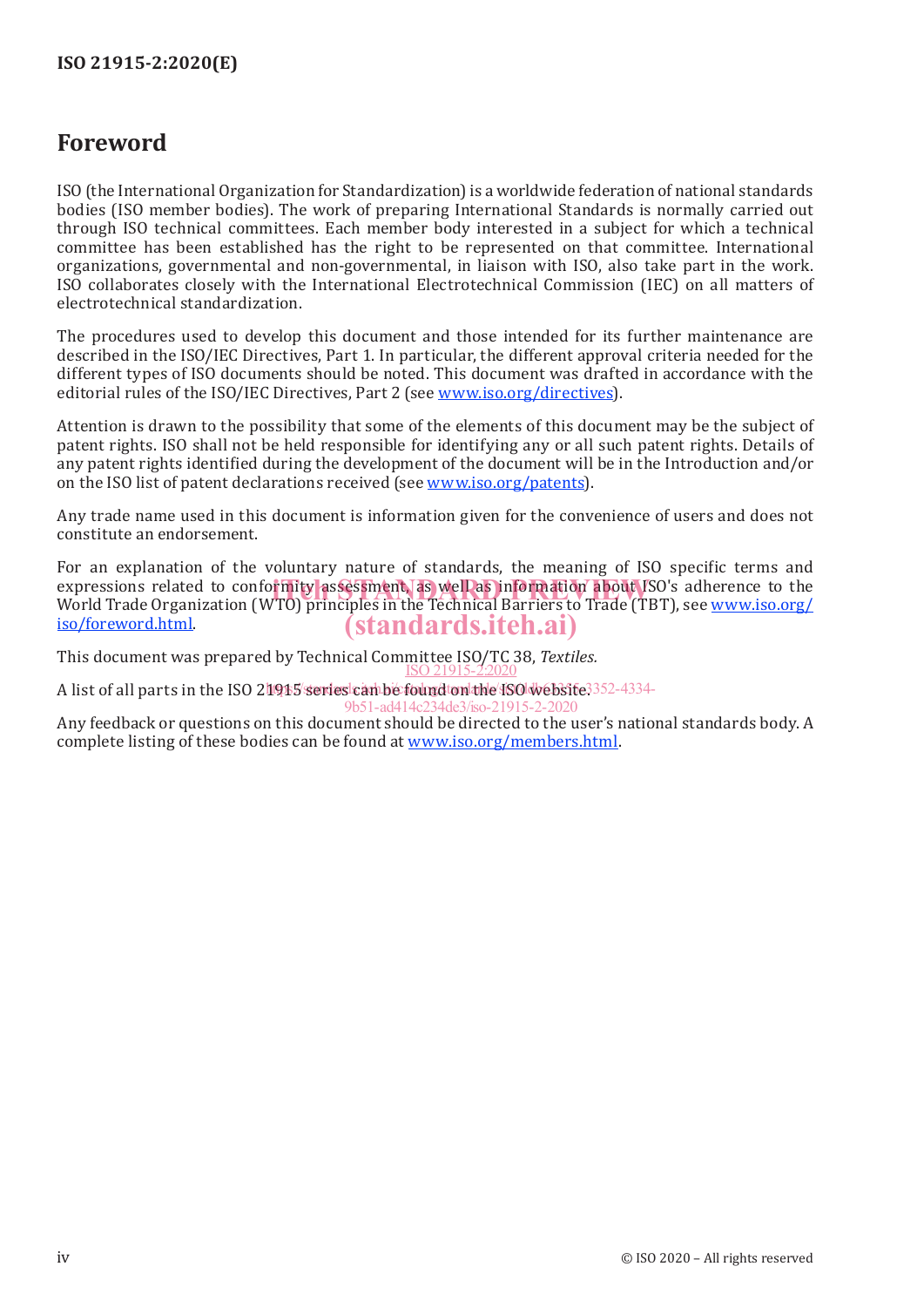## **Introduction**

The qualitative and quantitative determination of fibres is important for the distribution of textile products. In many countries, it is legally obligatory for producers to attach information on the type of fibres used and their mixing ratio to textile products.

Therefore, it is desirable that qualitative methods of all fibres used in textile products and quantitative methods in the case where fibres are mixed (all combinations that can be assumed) exist as test standards.

Cupro and lyocell described in this document are regenerated fibres made from plants and can be said to be materials that contribute to a sustainable society in that raw materials are not derived from petroleum.

However, cupro and lyocell are difficult to qualify. Because the characteristics of appearance, chemical resistance, infrared spectroscopy (IR) spectrum, etc. are almost the same, the qualitative property according to ISO/TR 11827 and the quantification by the ISO 1833 series cannot be performed in some cases. That is, even if we know that unknown fibre is a cupro or lyocell, we cannot identify which one is.

Therefore, it is difficult to distinguish cupro or lyocell if the cupro or lyocell exists in the textile product or the possibility that cupro and lyocell are mixed completely cannot be denied.

ISO 21915 is composed of three parts. ISO 21915-1 specifies the identification method of cupro and lyocell by scanning electron microscope and infrared spectrum analysis. Those may be the timeconsuming methods to use the composition analysis. This document and ISO 21915-3 specify methods consuming methods to use the composition analysis. This document and ISO 21915-3 specify methods<br>for the composition analysis. The method to be used is determined by the instrument availability and experience. (standards.iteh.ai)

> ISO 21915-2:2020 https://standards.iteh.ai/catalog/standards/sist/ddb63355-3352-4334- 9b51-ad414c234de3/iso-21915-2-2020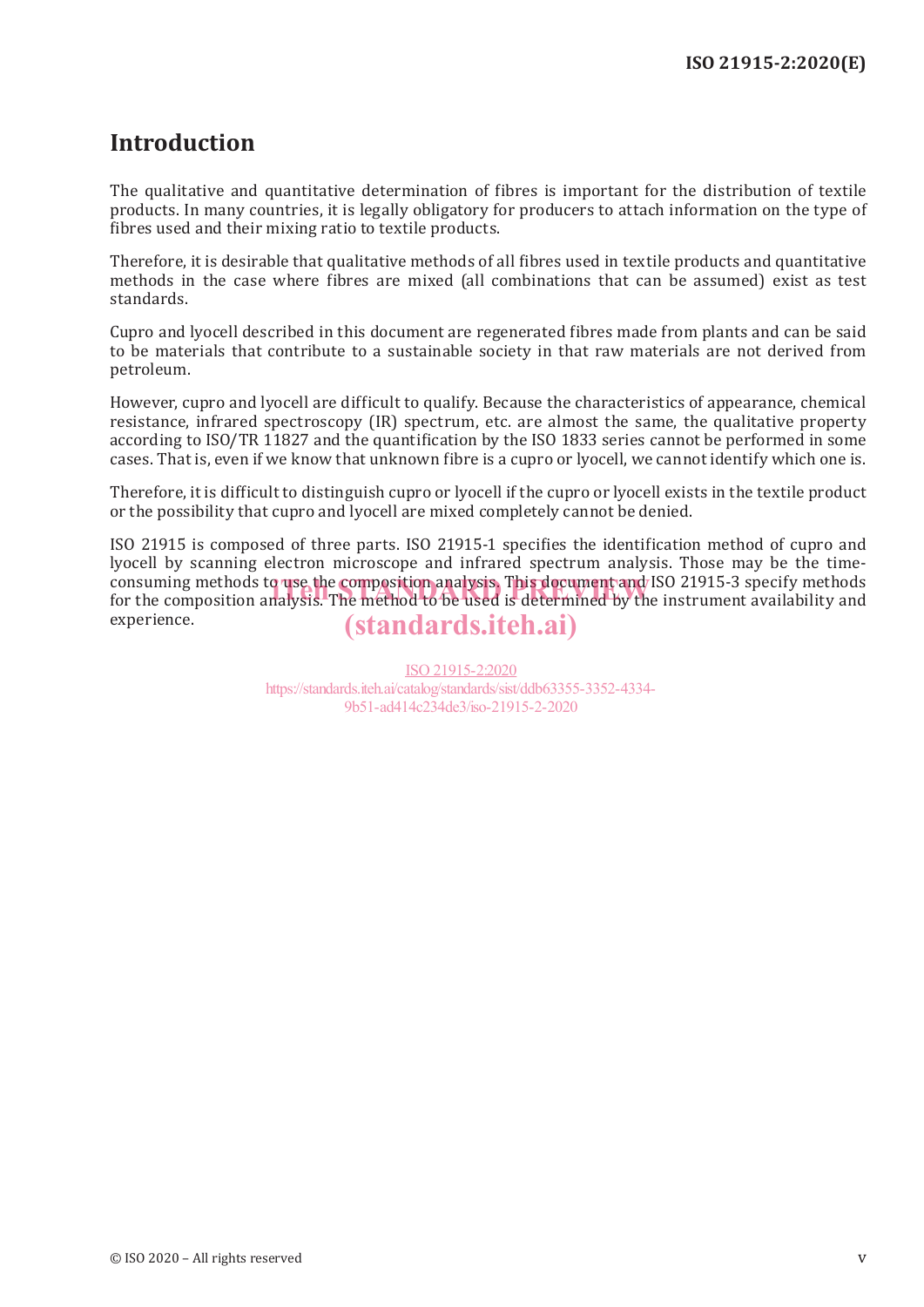# iTeh STANDARD PREVIEW (standards.iteh.ai)

ISO 21915-2:2020 https://standards.iteh.ai/catalog/standards/sist/ddb63355-3352-4334- 9b51-ad414c234de3/iso-21915-2-2020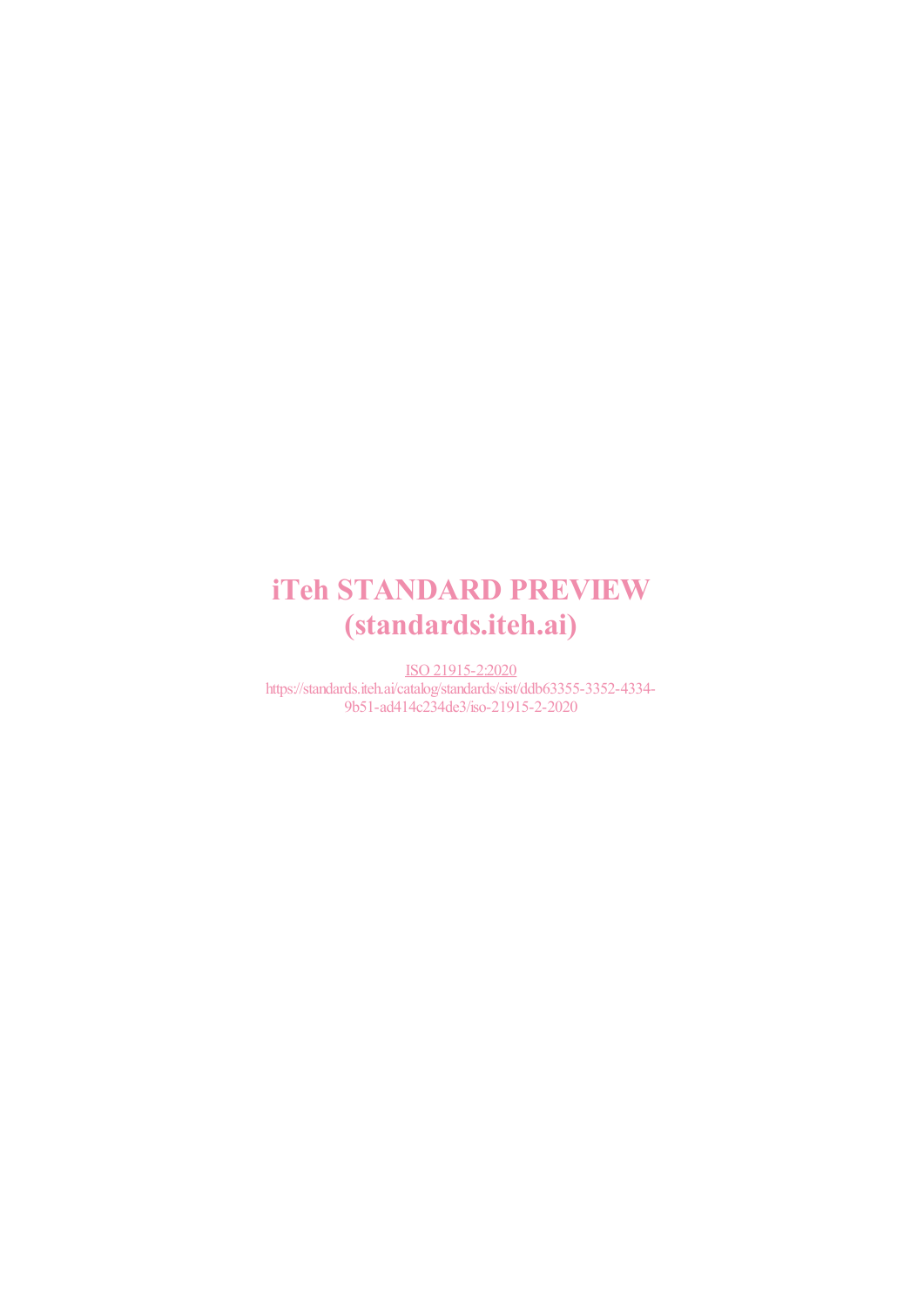## **Textiles — Qualitative and quantitative analysis of some cellulose fibres (lyocell, cupro) and their blends —**

## Part 2: **Blend quantification using light microscopy method**

## **1 Scope**

This document specifies the quantitative analysis of cupro and lyocell mixtures using the microscopical analysis as described in ISO 20705 after re-dyeing cupro and lyocell mixtures.

This testing method is applied only for cupro and lyocell, or those blends. If other fibres are present, those are identified using the test method of ISO/TR 11827 and removed using the relevant parts of the ISO 1833 series.

This method is not applicable for the fibre surface is damaged during the process (e.g. chemically or physically).

## 2 Normative references **TANDARD PREVIEW**

The following documents are referred to in the text this uch a way that some or all of their content constitutes requirements of this document. For dated references, only the edition cited applies. For undated references, the latest edition of <u>the referenced</u> document (including any amendments) applies.

ISO 1833 (all parts), *Textiles — Quantitative chemical analysis* https://standards.iteh.ai/catalog/standards/sist/ddb63355-3352-4334- 700111001110061101110015019191818<sub>020</sub>

ISO 3696, *Water for analytical laboratory use — Specification and test methods*

ISO 20705:2019, *Textiles — Quantitative microscopical analysis — General principles of testing*

ISO 21915-1, *Textiles — Qualitative and quantitative analysis of some cellulose fibres (lyocell, cupro) and their blends — Part 1: Fibre identification using scanning electron microscope and spectral analysis methods*

## **3 Terms and definitions**

For the purposes of this document, the following terms and definitions apply.

ISO and IEC maintain terminological databases for use in standardization at the following addresses:

- ISO Online browsing platform: available at https://www.iso.org/obp
- IEC Electropedia: available at http://www.electropedia.org/

### **3.1**

**cupro**

cellulose fibre obtained by the cuprammonium process

[SOURCE: ISO 2076:2013, 4.1]

## **3.2**

**lyocell** cellulose fibre obtained by an *organic solvent* (3.3) *spinning process* (3.4)

[SOURCE: ISO 2076:2013, 4.2]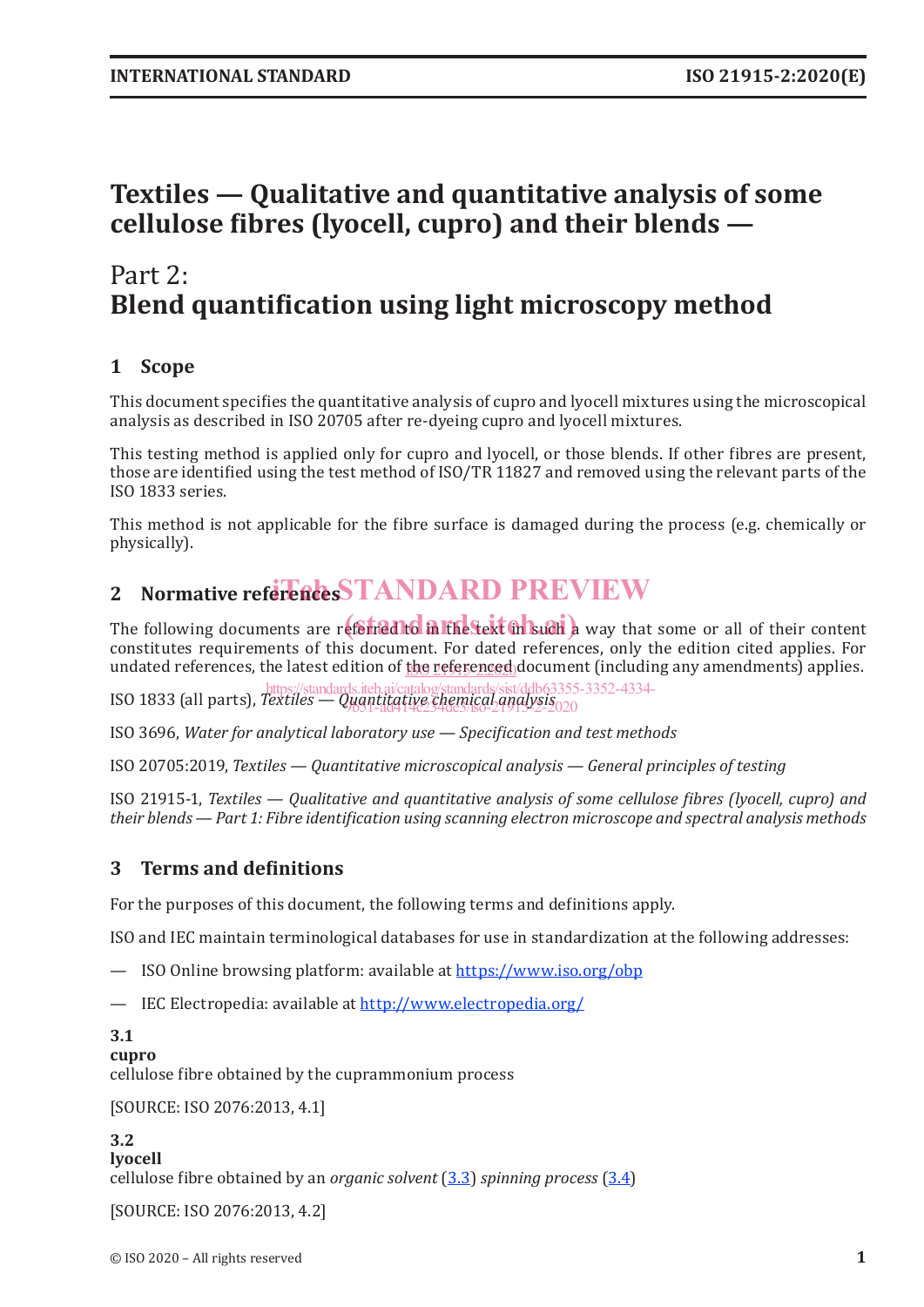#### **3.3**

#### **organic solvent**

mixture of organic chemicals and water

#### **3.4**

#### **solvent spinning**

dissolving and spinning without the formation of a derivative

#### **3.5**

#### **re-dyeing**

process of decolouring and dyeing again fibres

Note 1 to entry: Identification of cupro and lyocell is based on the difference of their dye affinity. Usually, an alkali treatment is applied after the decolouration.

Note 2 to entry: If the fibre mixtures have not been dyed, decolouration stage may be omitted.

## **4 Principle**

Decolour the testing sample consisting of cupro and lyocell or either cupro or lyocell, then dye again the decoloured sample by using the specified stain solution and the condition. Observe the re-dyed sample by the microscopical analysis described in ISO 20705 on longitudinal views of fibre. Count the numbers of cupro or lyocell based on the colour shade difference.

#### **5 Reagents** iTeh STANDARD PREVIEW

The reagents to be used shall be as follo**ws.**  $\mathbf{andards.}$ **iteh.ai**)

**5.1 Water**, grade 3 quality as specified in ISO 36961915-2:2020

https://standards.iteh.ai/catalog/standards/sist/ddb63355-3352-4334-

**5.2 Sodium hydrosulphite** solution  $\frac{6}{5}\sqrt[3]{6}$ . ad414c234de3/iso-21915-2-2020

Boil 50 ml of water (5.1) and add 2,5 g of sodium hydrosulphite.

#### **SAFETY PRECAUTIONS — The harmful effects of this regent shall be borne in mind, and full precautions shall be taking during use.**

- **5.3 Sodium hydroxide solution of 1,8 %**.
- **5.4 Hydrochloric acid solution of approximately 2 %**, diluted by water (5.1).

#### **5.5 Stain solution**

- dyestuff (C.I. Direct Blue 71 or C.I. Direct Blue 78): 1 g;
- sodium sulfate: 1 g:
- make up to 100 ml by adding water  $(5.1)$ .

Information of other dyestuff is shown in Annex A.

#### **6 Apparatus**

- **6.1 Water bath**, capable of heating up to 40 °C  $\pm$  2 °C.
- **6.2 Thermometer**, capable of measurement of 40 °C.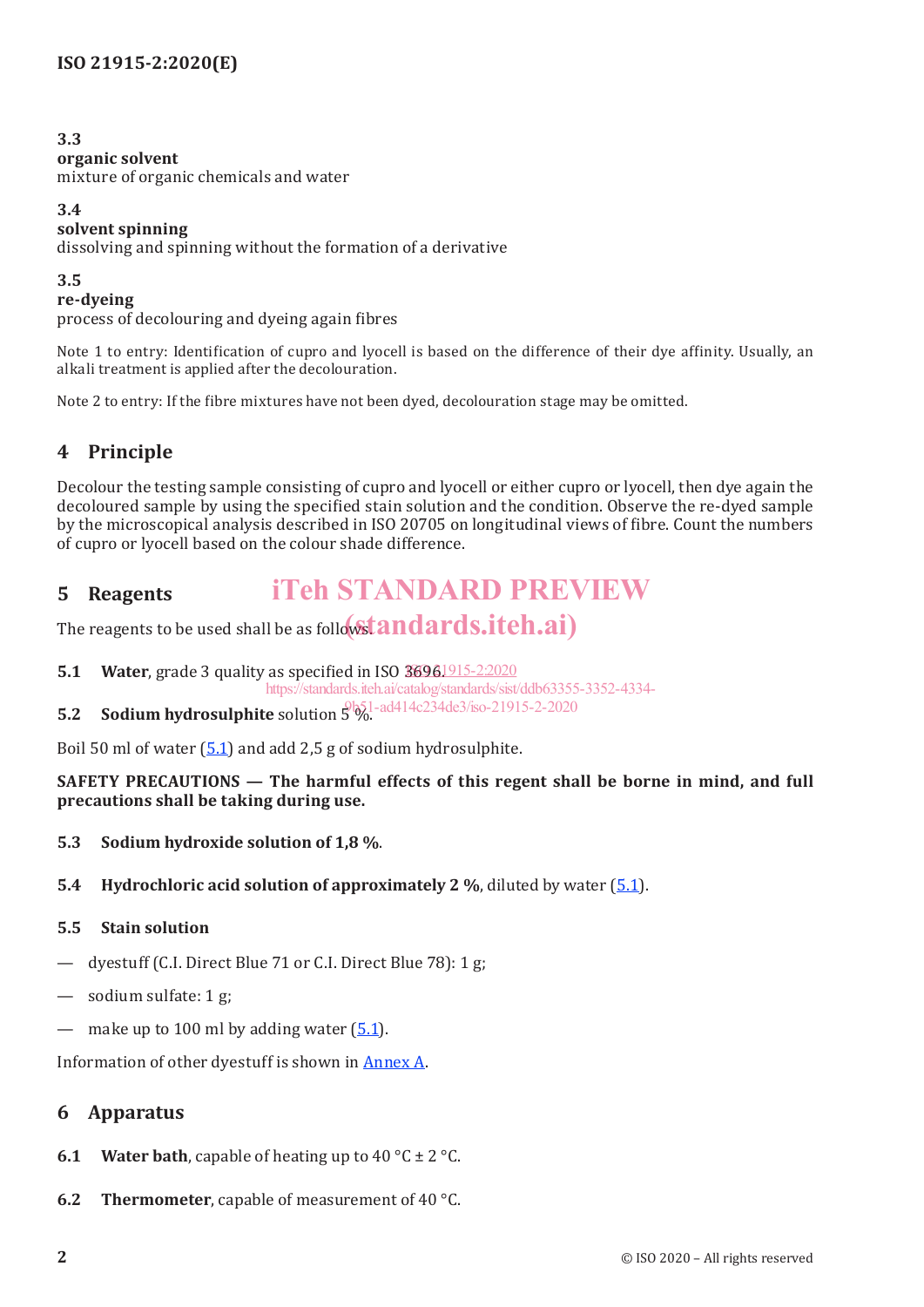#### **6.3 Specimen cutting tool**.

**6.4 Microtome**, capable of cutting fibre from 0,4 mm to 0,8 mm in length and is composed of fibre holder, fibre fixing metal fittings and fibre pusher for setting of fibre to the specified length, or this microtome with similar functions.

#### **6.5 Razor blade**.

**6.6 Light microscope and tools**, as specified in ISO 20705:2019, 5.1 and Clause 6.

#### **7 Procedure**

#### **7.1 Prior identification**

Fibres present in the sample are identified according to ISO/TR 11827, and other fibres shall be removed using the relevant parts of ISO 1833 series as stated in ISO 21915-1.

#### **7.2 Preparation of test specimen**

Prepare the specimen with a mass of 1 g and cut to approximately 1 cm  $\times$  1 cm or unravel to yarn.

#### **7.3 Decolouring** iTeh STANDARD PREVIEW

Decolour the specimen if the sample is dyed as follows.<br> **Standards.itch.ai**)

- **7.3.1** Dip the specimen in water (5.1) to wet, then extract water by absorbent paper. ISO 21915-2:2020
- **7.3.2** Soak the specimen into the bailed 5 standards/sist/ddb63355-3352-4334-<br>**7.3.2** Soak the specimen into the boiled 45.234 sodium hydrosulphite solution (5.2). 9b51-ad414c234de3/iso-21915-2-2020
- **7.3.3** Stir the solution until the specimen is decolourised.
- NOTE A stirring duration of about 1 min has been found suitable.
- **7.3.4** Wash the specimen by water (5.1) and then extract water by absorbent paper.

#### **7.4 Pre-treatment for re-dyeing**

The pre-treatment shall be performed to improve the dyeability as the following procedure.

**7.4.1** Dip the specimen in water  $(5.1)$  to wet, then extract water by absorbent paper.

**7.4.2** Add the specimen into 50 ml of 1,8 % sodium hydroxide solution (5.3) and stir for 15 min.

**7.4.3** Take out the specimen from 7.4.2 and transfer the specimen to another glass beaker with about 25 ml of approximately 2 % dilute hydrochloric acid solution  $(5.4)$ , then,

**7.4.4** Wash the specimen, then extract water by absorbent paper and dry up naturally.

#### **7.5 Re-dyeing**

**7.5.1** Prepare the specimen a mass of 0,5 g from the pre-treated specimen.

**7.5.2** Dip the specimen in water (5.1) to wet, then extract water by absorbent paper.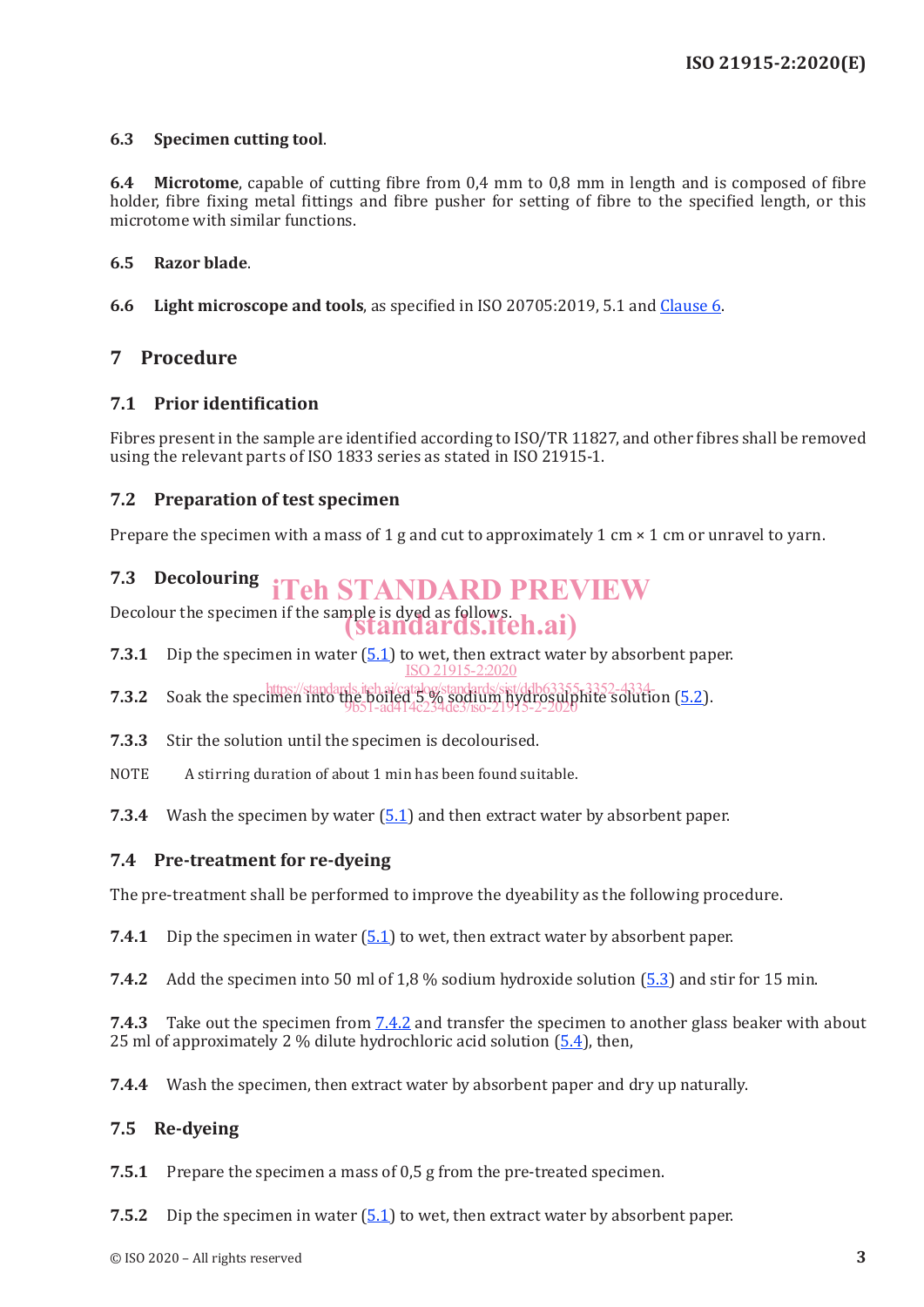**7.5.3** Prepare a beaker and pour 15 ml of the stain solution (5.5) into the beaker for dyeing.

**7.5.4** Prepare another beaker and pour 15 ml of water into the beaker to measure the liquid temperature.

**7.5.5** Place the beakers of 7.5.3 and 7.5.4 into the water bath (6.1) and dip a bar thermometer (6.2) in the beaker with water 7.5.4.

**7.5.6** Adjust the temperature of water in the beaker to 40 °C  $\pm$  2 °C by the water bath.

**7.5.7** Place the specimen into the beaker with the stain solution and dye the specimen for 5 min.

**7.5.8** After dyeing, remove the specimen and place into another beaker with 1 l of water (5.1) with (25 °C  $\pm$  3 °C), and wash the specimen for 1 min, and repeat this process total 5 times. Then extract water by absorbent paper and dry up naturally.

The effect of the re-dyeing temperature is shown in Annex B.

#### **7.6 Measurement of fibres**

#### **7.6.1 Preparation for counting**

**7.6.1.1** Prepare the re-dyed specimens for longitudinal view on light microscope (6.6) as described in ISO 20705:2019, Clause 8. (standards.iteh.ai)

**7.6.1.2** Cut the specimen a length of  $0.6$  mm  $\pm 0.2$  mm.

**7.6.2 Measurement** ISO 21915-2:2020 https://standards.iteh.ai/catalog/standards/sist/ddb63355-3352-4334- 9b51-ad414c234de3/iso-21915-2-2020

**7.6.2.1** Count the number of cupro fibre or lyocell fibre by the differentiation of the colour shade according to ISO 20705:2019, 9.2.1, up to a total of at least 1 000 fibres.

**7.6.2.2** Measure the fibre diameters for all identified fibres at least 100 for each.

**7.6.2.3** Calculate the mass percentage of the fibres according to ISO 20705:2019, 10.1, with the conventional fibre density of  $1.51$  g/cm<sup>3</sup> for both cupro and lyocell, as listed in ISO 20705.

In case the distinction of the colour shade difference between lyocell and cupro is inconclusive, 100 % lyocell and 100 % cupro are dyed separately by the same condition of the specimens and observed separately as the reference.

NOTE The samples of 100 % lyocell and 100 % cupro are obtained from test applicants or ISO/TC 38 secretariat.

#### **8 Accuracy**

The interlaboratory test results are shown in **Annex C**. A total of 8 laboratories participated in this trial and all data are shown in the Annex C. The coefficient determination was  $R^2 = 0.999$  4 as shown in Figure C.8.